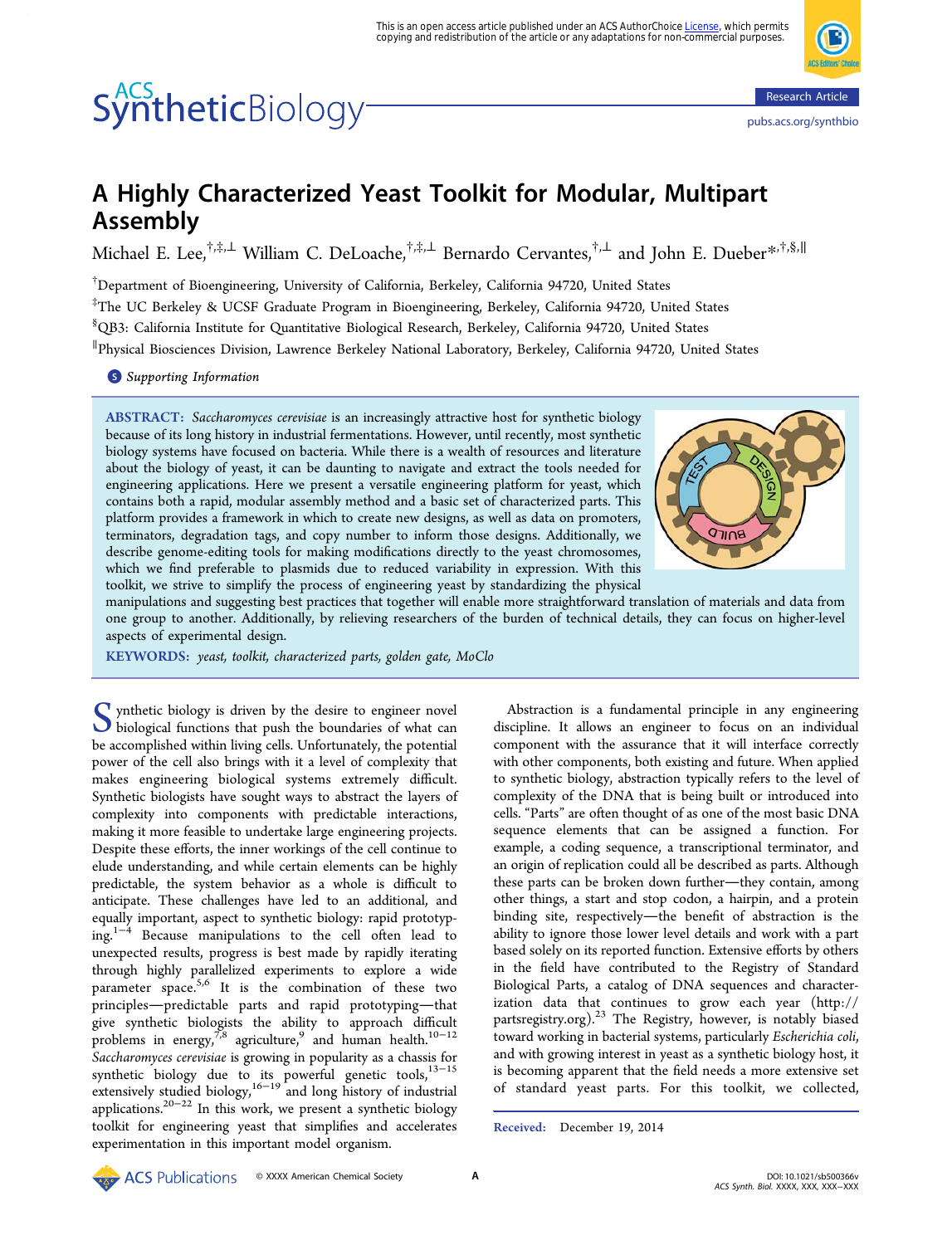constructed, and characterized a starter set of useful parts to lay the foundation for a standardized engineering platform, and these parts are available from Addgene.

Prototyping is a more necessary step in synthetic biology than in other engineering fields, as synthetic biologists lack the ability to accurately predict behavior, even of devices made from parts of known function.<sup>[24](#page-10-0)-[26](#page-10-0)</sup> When working in fastgrowing cells such as yeast, cloning is often the bottleneck step in an experimental cycle. The lag between having a DNA design and actually obtaining the physical DNA is far too long to support a robust prototyping workflow. The solution that many groups have developed is standardization of cloning.<sup>[27](#page-10-0)–[32](#page-10-0)</sup> For example, the BioBrick standard (and its relatives) defines a set of restriction enzyme sites that are used to flank each part in a vector.<sup>[27,30](#page-10-0)</sup> When those restriction enzymes are used to join two parts, the junction contains an assembly "scar", and the resulting plasmid reconstitutes the sites external to the newly combined parts (an idempotent operation). This enables an endless number of cycles of pairwise assembly. More recently, Golden Gate assembly based methods have increased in popularity due to the added flexibility provided by the use of Type IIs restriction enzymes, which cut outside their recognition sequence and provide unique cohesive ends to enable directional, multi-insert, one-pot cloning.<sup>[33](#page-11-0)</sup> One example is the MoClo (modular cloning) system, which categorizes parts as "types" based on their function and location in a completed device (e.g., promoter types or coding sequence types) and designates particular overhangs that flank each type, allowing all parts of a particular type to be interchangeable.<sup>[32](#page-10-0)</sup> In this work, we adapted the MoClo strategy specifically to build yeast expression devices. The major advantage of using a standardized system such as MoClo is that once parts are constructed, they are immediately available for incorporation into devices and no longer require synthesis of oligonucleotides, PCR amplification and purification, or verification by sequencing. This allows us to construct from parts, a plasmid carrying multiple gene expression devices in as little as 2 days.

#### ■ RESULTS AND DISCUSSION

Definition of an Assembly Standard for Yeast. Our standard for assembling DNA for expression in yeast is a bottom-up hierarchical approach to DNA construction (Figure 1). A description of the assembly scheme, part types, and overhang sequences are discussed briefly here and in more detail in the [Supporting Information](#page-9-0). For brevity, Golden Gate assemblies using either BsaI or BsmBI are referred to as "BsaI assembly" and "BsmBI assembly".

Our workflow for assembling complex plasmids for expressing multiple genes in yeast has multiple steps that correspond to our abstraction layers. First, source DNA is obtained through PCR, synthesis or another user-preferred method. That source DNA is "domesticated" via BsmBI assembly into a universal entry vector, resulting in a "part" plasmid. Part plasmids come in different Types, numbered 1 through 8 (with some optional subtypes). Each part Type is defined by the sequences of the upstream and downstream flanking overhangs generated when digested by BsaI. All parts of a particular Type are interchangeable, which lends the system well to combinatorial experiments. Part plasmids are joined in a BsaI assembly to form a "cassette" plasmid that, in most cases, is used to express a single gene in yeast (a transcriptional unit, TU, comprised of a promoter, coding sequence, and terminator). These cassettes can optionally be



Figure 1. Standardized, hierarchical assembly strategy based on MoClo. (A) Source DNA is obtained via PCR, DNA synthesis, or oligonucleotides, then assembled using BsmBI into a part plasmid entry vector. (B) Part plasmids of a particular Type have unique upstream and downstream BsaI-generated overhangs. All part plasmids of the same Type are therefore interchangeable. Plasmids at this stage typically confer chloramphenicol resistance in E. coli. One part plasmid of each Type is assembled using BsaI to form a cassette plasmid. (C) Cassette plasmids contain a complete transcriptional unit (TU), and can be transformed directly into yeast. Plasmids at this stage typically confer ampicillin resistance in E. coli. Alternatively, cassette plasmids can be further assembled using BsmBI to form a multigene plasmid. (D) Multigene plasmids contain multiple TUs, the order of which is dictated by the Assembly Connector parts used to flank the individual cassettes. Plasmids at this stage typically confer kanamycin resistance in E. coli.

joined in a final BsmBI assembly to form "multi-gene" plasmids that, as the name suggests, are used to simultaneously express multiple genes. The multigene assembly is enabled by the use of Assembly Connectors (Type 1 and 5) that, in similar fashion to each part plasmid's unique BsaI overhangs, contain unique BsmBI overhangs that flank each cassette. At each round of assembly, the antibiotic selection is changed to minimize background (typically, chloramphenicol  $\rightarrow$  ampicillin  $\rightarrow$ kanamycin). Using this workflow, we can construct a multigene plasmid from PCR templates in only 3 days. This construction time is typically reduced to only 2 days, since, in most cases, the final multigene plasmids are built from existing parts.

There are many benefits to the standard we defined, which should prove useful to synthetic biologists with a wide range of needs. First, the cloning protocols are extremely simple, requiring no PCR amplification or purification steps after the initial part creation. Second, the standardized Golden Gate assemblies are highly robust. It was previously shown that for a 10-part assembly with an optimized set of overhangs, 97% of isolated transformants contained a correctly assembled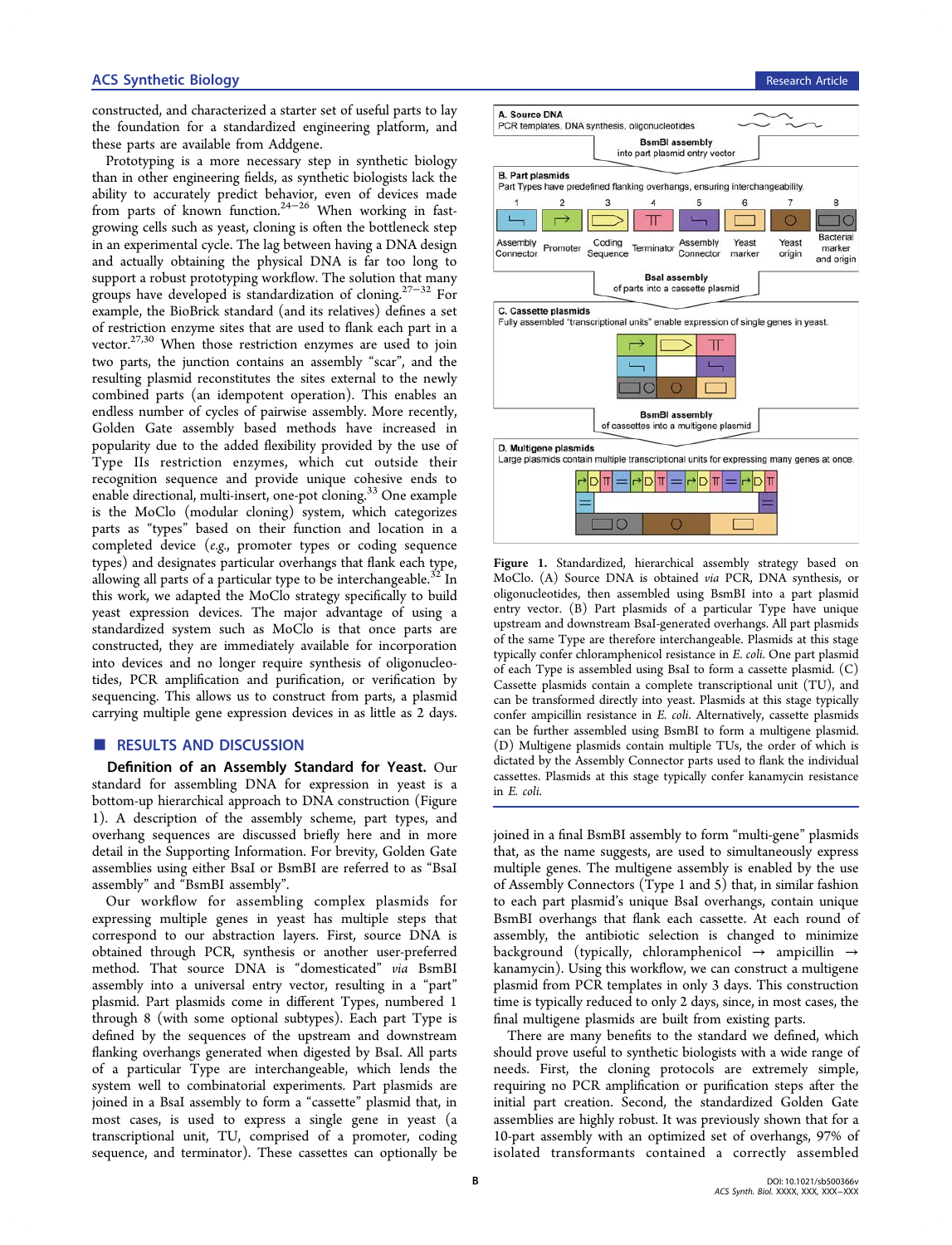### <span id="page-2-0"></span>**ACS Synthetic Biology Research Article Research Article Research Article Research Article**



Figure 2. Yeast toolkit starter set of 96 parts and vectors. Note that the eight primary part Types can be further divided into subtypes (e.g., 3a/3b), or combined to make composite types ( $e.g., 234$ ). Each Type has a unique upstream and downstream overhang pair, and a complete cassette can be assembled when a complete path can be drawn from left to right (1 to 8). For example, the preassembled integration vector is assembled from ConLS′ (1), GFP dropout (234), ConRE′ (5), URA3 (6), URA3 3′ Homology (7), KanR-ColE1 (8a), and URA3 5′ Homology (8b). A transcriptional unit (promoter, coding sequence, terminator) can be assembled into this vector, replacing the BsaI-flanked GFP dropout. A set of cassettes can also be assembled into this vector, due to the special Assembly Connectors ConLS′ and ConRE′ that have the BsmBI recognition sites in the reverse orientation ([Supporting Information](#page-9-0)). The part plasmid entry vector is used for constructing new parts. A table of plasmid names, parts, and Types is included in [Supporting Table S1.](#page-9-0)

plasmid.[34](#page-11-0) We observed comparable efficiencies in this work and screened only one transformant for almost all plasmid assemblies described here. Because PCR- and oligonucleotidederived point mutations cannot occur after the construction of part plasmids, we do not typically sequence downstream assemblies and instead use simple restriction mapping to verify size. Third, our workflow supports a simple method for chromosomal integration in which plasmids designed for integration can be transformed directly after being linearized *via* a NotI digestion.<sup>[35](#page-11-0)</sup> Fourth, our design specification includes unique restriction enzyme sites that make cassettes both BioBrick- and BglBrick-compatible, and multigene plasmids BioBrick-compatible. While a variety of restriction sites

(BamHI, BbsI, BglII, BsaI, BsmBI, EcoRI, NotI, PstI, SpeI, XbaI, and XhoI) have been removed from all parts in the toolkit for increased flexibility, only BsaI, BsmBI, and NotI must be removed from new parts to conform to the complete assembly scheme described here. Finally, the Assembly Connectors, in addition to harboring BsmBI sites, can also act as homology sequences for recombination-based cloning, such as sequence and ligation-independent cloning  $(SLIC)^3$ Gibson assembly,  $37,38$  ligase cycling reaction (LCR),  $39$  or yeast in vivo assembly, $40$  if those methods are preferred.

A Toolkit of Yeast Parts. Although an assembly standard has some inherent value, its utility is determined in large part by the availability of parts. To this end, we have compiled a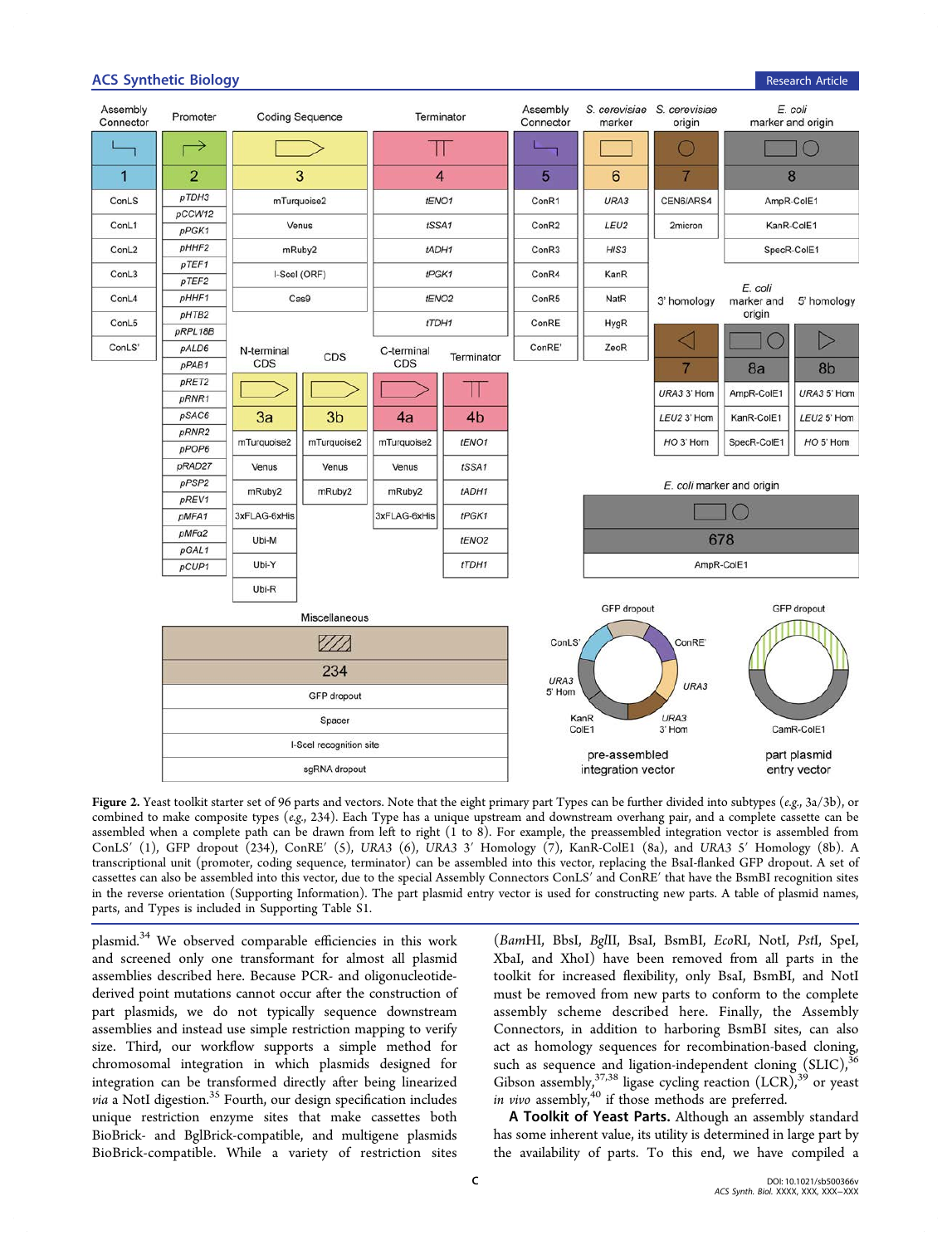<span id="page-3-0"></span>

Figure 3. Characterization of promoters. (A) The relative strength of 19 constitutive promoters is consistent across two coding sequences, mRuby2 and Venus. Three promoters (strong pTDH3, medium pRPL18B, and weak pREV1) that are used throughout this work are highlighted. The horizontal and vertical bars represent the range of four biological replicates, and the intersection represents the median value. (inset) A third fluorescent protein, mTurquoise2, was also tested, and a larger plot can be found in [Supporting Figure S1](#page-9-0). (B) The mating-type-specific promoter,  $pMFA1$ , is only active in the MATa haploid;  $pMFA2$  is only active in  $MATA$  haploids; neither promoter is active in the opposite haploid or in the diploid. The expression level of pRPL18B in the three strains is shown for reference. The height of the bars represents the median value of four biological replicates, and the error bars show the range. (C) Galactose induction of  $pGAL1$  increases expression from background levels up to the highest expressing constitutive promoter, pTDH3. All solid line data were collected from a  $\Delta gal2$  strain. The dashed line shows a much more sensitive response to galactose induction in a wild type strain. Points represent the median value of four biological replicates, and error bars show the range.

collection of 96 parts compatible with this standard for efficiently engineering yeast strains (Figure [2](#page-2-0) and [Supporting](#page-9-0) [Table S1](#page-9-0)). This starter collection contains an assortment of promoters, terminators, fluorescent proteins, peptide tags, selectable markers, and origins of replication, as well as a part entry vector into which new parts can be cloned. Additionally, we have included sequences targeting chromosomal loci for integration, and genome-editing tools for introducing doublestrand breaks to stimulate homologous recombination. Finally, rather than provide a large array of different vectors, the assembly standard enables construction of custom vectors directly from parts in the toolkit, and one such vector is included as an example [\(Supporting Information](#page-9-0)).

Characterization of Promoters. We have characterized 19 constitutive promoters, two mating-type-specific promoters, and two inducible promoters, all cloned from the yeast genome (although synthetic promoters $41,42$  $41,42$  $41,42$  could easily be ported into the system as well). The promoters were selected to span a wide range of transcriptional strengths while minimizing variability between growth conditions.<sup>[43](#page-11-0)</sup> In general, they constitute the 700 bp directly upstream of the native start codon, although in some cases where another ORF was less than 700 bp away, we cloned only the intergenic noncoding region. To examine the strength of each promoter, we cloned it

upstream of a fluorescent reporter (mRuby2, Venus, and mTurquoise2) and measured bulk fluorescence on a plate reader.

It was previously shown that the strength of constitutive promoters cloned from the yeast genome was largely independent of the downstream coding sequence,  $44$  an important distinction between controlling expression in bacteria and yeast. This held true for the 19 constitutive promoters characterized in this work (which include some overlap with Lee et al.,  $2013$ <sup>44</sup> (Figure 3A and [Supporting](#page-9-0) [Figure S1\)](#page-9-0). The promoters span a range of up to 3 orders of magnitude, and there are also some promoters that have very similar expression strengths, allowing them to be interchanged so as to reduce the risk of undesired homologous recombination in multigene plasmids due to repeated sequences. Although we only tested these promoters in one type of media, the majority of native yeast promoters have been shown to maintain their relative expression strengths in different growth conditions, although the absolute strengths may change.<sup>[45](#page-11-0)</sup>

It is sometimes useful to have genes under dynamic control, and for this we provide two tools: mating-type-specific and inducible promoters. We tested  $pMFA1$  and  $pMFA2$  and found that they have very close to background levels of fluorescence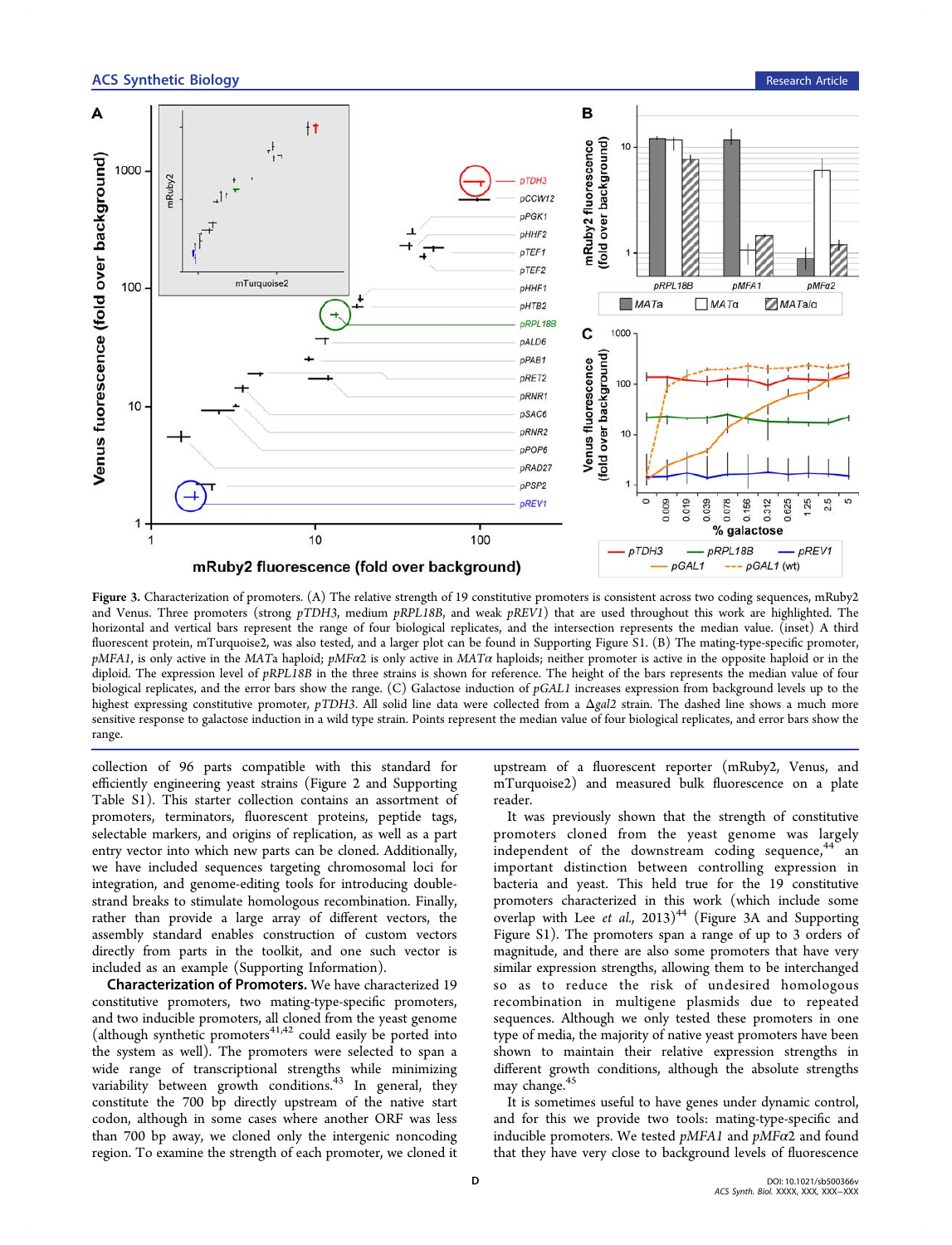

Figure 4. Characterization of terminators. Six terminators were cloned behind three fluorescent proteins, each driven by three promoters. The relative expression levels for this set of terminators are largely independent of the coding sequence and the promoter. The height of the bars represents the median value of four biological replicates, and the error bars show the range.

in both the opposite mating-type haploid and diploid strains and a 6- to 10-fold induction in the appropriate haploid (Figure [3](#page-3-0)B). We also tested pGAL1 in varying concentrations of galactose and observed a 100-fold induction (Figure [3C](#page-3-0)). Although the promoter can be used in wild-type strains, the response is very sensitive to low concentrations of galactose; a strain with the GAL2 transporter knocked out should be used for more graded control overexpression.<sup>[46](#page-11-0)</sup> Finally, we tested  $pCUP1$  in varying concentrations of copper(II) sulfate (CuSO4) and observed a 55-fold induction [\(Supporting Figure](#page-9-0) [S2\)](#page-9-0). This promoter exhibits leaky expression under basal conditions, with approximately 7-fold fluorescence over background when  $CuSO<sub>4</sub>$  is not added to the media. This may be due in part to the  $CuSO<sub>4</sub>$  that is present at 250 nM in the yeast nitrogen base commonly used to make defined media.

Characterization of Terminators. The impact of different transcriptional terminators on gene expression can vary considerably, and could provide a secondary mode of control to complement the promoters. However, for simplicity, we opted in this toolkit to provide terminators that yielded approximately the same expression output. Using expression data from the whole yeast genome, $43$  we selected six of the most highly expressed genes and cloned the 225 bp immediately downstream of the stop codon. We assembled these terminators with each of our three fluorescent reporters and each using three promoters. The largest difference in expression we observed between terminators for a given promoter and fluorescent protein was 3.6-fold (Figure 4). In general, the fold-changes produced by different promoters were greater than those effected by the terminators, but this was not always the case. If applications are sensitive to small foldchanges of expression, we advise characterizing individual promoter-terminator pairs to ensure that the desired levels of expression are obtained.

Protein Degradation Tags. In addition to controlling transcript levels, protein levels can be tuned by fusing degradation tags to the N-terminus. We have included three such tags of varying strengths, Ubi-M (weak), Ubi-Y (medium), and Ubi-R (strong), which can be used to adjust the rate of protein turnover. $47$  We fused these tags to the N-terminus of mRuby2, and expressed them using a strong, moderate, and weak promoter, pTDH3, pRPL18B, and pREV1, respectively. The strong degradation tag (Ubi-R) resulted in no detectable fluorescence at any expression level, while the medium strength degradation tag (Ubi-Y) resulted in detectable levels of fluorescence at only the highest expression level (Figure 5).

Copy Number, Gene Expression, and Single-Cell Variability. When engineering yeast strains expressing multi-



Figure 5. Protein degradation tags. Three N-terminal degradation tags were fused to mRuby2 and expressed using three different promoters. Steady-state fluorescence levels are dependent on the difference between the strength of the promoter and the strength of the degradation tag. The height of the bars represents the median value of six biological replicates, and the error bars show the range.

ple heterologous proteins, it is important to consider the relative expression of those proteins. As described above, protein levels can be controlled by changing promoters, terminators, or degradation rates. However, another important consideration is the copy number of the gene $(s)$ . Typically, one of three systems is used to express genes in yeast: single-copy integrations into the chromosome, low-copy CEN6/ARS4 plasmids, and high-copy 2micron plasmids. One could easily assume that the differences in copy number simply titrate gene expression accordingly, but we observed that there are subtle, but important, effects that could influence the decision to use one system over another.

We cloned cassettes expressing either mRuby2 or Venus under strong, moderate, and weak promoters (pTDH3, pRPL18B, and pREV1, respectively). Versions of these cassettes were made for each of the three copy numbers. Finally, each of the nine possible combinations of the three promoters and two genes were either assembled in tandem onto a single chromosomal locus/plasmid or kept separate in two loci/ plasmids. We measured bulk fluorescence of both fluorescent proteins to compare protein expression levels of the cell populations at the three copy-numbers (Figure [6](#page-5-0) and [Supporting Figure S3\)](#page-9-0).

In the chromosomally integrated strains, the different promoter combinations fill out the points of a regular grid, as expected. In the low-copy CEN6/ARS4 plasmid system, the absolute fluorescence is generally higher compared to the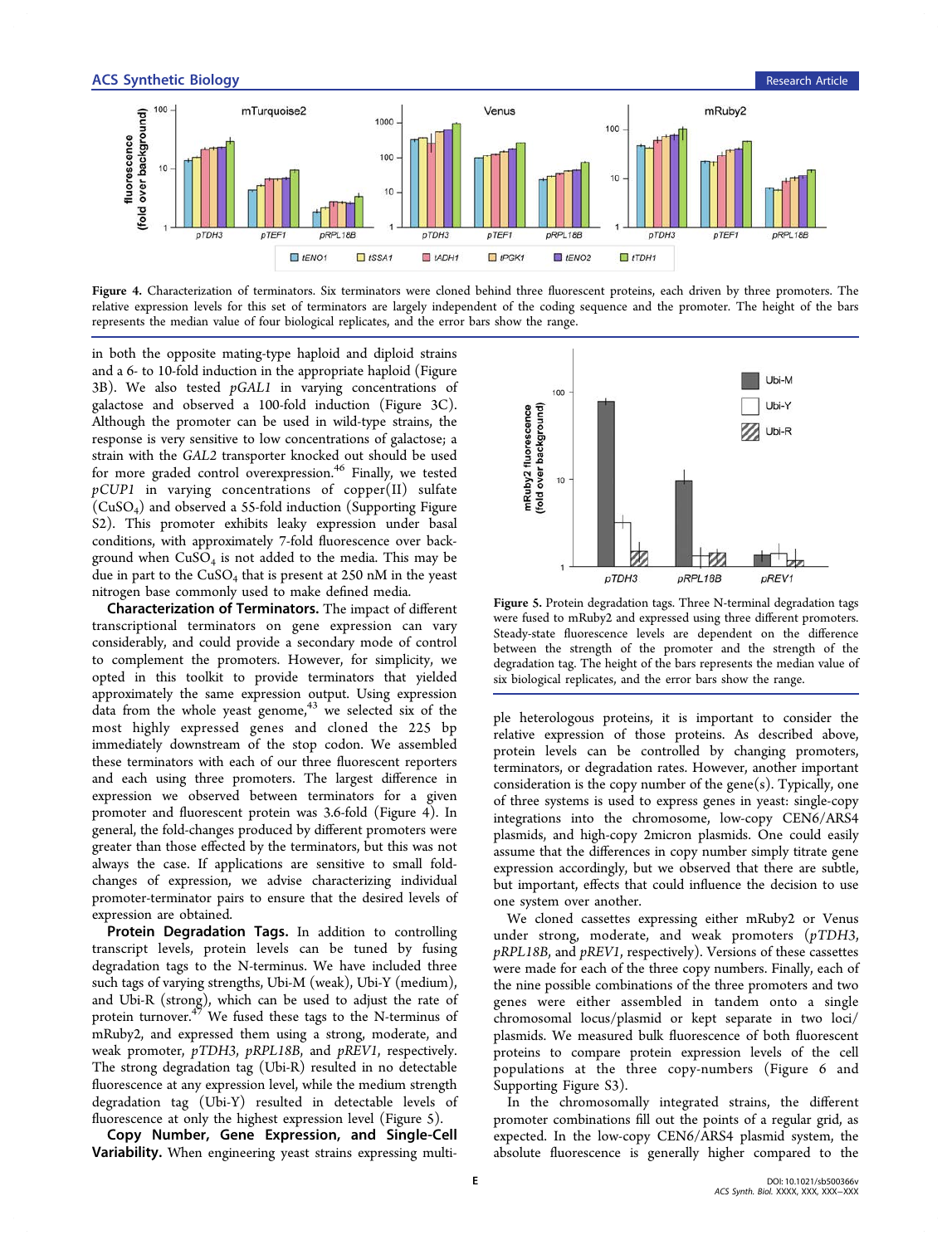<span id="page-5-0"></span>



Figure 6. Effect of copy number on gene expression. Three promoters (pTDH3, pRPL18B, and pREV1) drive two fluorescent proteins (mRuby2 and Venus) in all nine possible combinations. These nine combinations are integrated into the chromosome (blue), expressed from a low-copy plasmid (green), and expressed from a high-copy plasmid (red). The translucent, shaded boxes show the range of expression spanned by each respective copy number. For lower strength promoters, increasing copy number gives higher fluorescence; but for the strongest promoter, there is a much smaller difference between the low- and high-copy plasmids. Each gene is integrated in a separate locus or expressed from a separate plasmid. The horizontal and vertical bars represent the range of four biological replicates, and the intersection represents the median value.

chromosome, again, as expected. Interestingly, the range between the highest and lowest expression is actually slightly greater in the CEN6/ARS4 plasmid system. Compared to lowcopy plasmids, the high-copy 2micron plasmids showed considerably more irregular expression patterns. In the twoplasmid, 2micron system, the grid is preserved, but compressed at higher expression levels, suggesting that some expression

machinery in the cell is limiting and that having more copies of the DNA has little effect on increasing expression; i.e., the average fluorescence of cells with the strongest promoter is similar between low- and high-copy plasmids. In the singleplasmid, 2micron system, not only is the grid compressed, but also it appears that high expression of one gene seems to reduce the expression of the second gene [\(Supporting Figure S3](#page-9-0)). On the basis of flow cytometry, there appears to be a bimodal distribution for some of these populations (Figure 7C, e.g., pTDH3-mRuby2/pRPL18B-Venus), which is consistent with previous studies comparing the distribution of expression in 2micron and chromosomally integrated systems.<sup>[48](#page-11-0)</sup> Interestingly, this effect is not nearly as pronounced in the chromosome or on the low-copy plasmid. It is unclear why this would be specific to the high-copy plasmid. On the basis of these data, we believe that use of high-copy 2micron plasmids should generally be avoided, since the highest expression levels accessible by them are very nearly accessible by low-copy CEN6/ARS4 plasmids, and low-copy plasmids give greater access to lower expression, and in general have less erratic expression patterns.

Another parameter we examined was cell-to-cell variability in the relative expression of two genes. While it has been shown that strains expressing fluorescent proteins from chromosomally integrated genes display much tighter distributions compared to those expressing from 2micron plasmids,<sup>[48](#page-11-0)</sup> we were curious about any additional effects of propagating one versus multiple plasmids. We took the same cultures used to measure bulk fluorescence and ran them on a flow cytometer to measure single-cell fluorescence of the two fluorescent proteins (Figure 7). As expected, the single-cell measurements revealed that the variability in fluorescence increased considerably when moving from the chromosome to either a low-copy or highcopy plasmid, indicating that the precise copy number of these plasmids is not tightly regulated. When expressed from a single locus/plasmid, the expression of the two fluorescent proteins



Figure 7. Effect of copy number on single-cell gene expression. The same strains expressing mRuby2 and Venus that measured for bulk fluorescence in Figure 6 and [Supporting Figure S3](#page-9-0) were run on a flow cytometer: chromosomally integrated in a single locus (A) or two loci (D); on a single (B) or two (E) low-copy plasmids; on a single (C) or two (F) high-copy plasmids. As copy number increased, the variability of expression also increased. For all single-locus strains, the expression of the two fluorescent proteins was well correlated, suggesting that copy number is the main contributor to variation in expression. When expressed from two plasmids, correlation between fluorescent proteins is lost, suggesting that the copy number of each plasmid is independent of the other. Fluorescence in each channel was normalized for cell size by dividing by forward-scatter. Dot plots for each sample represent 5000−10000 events.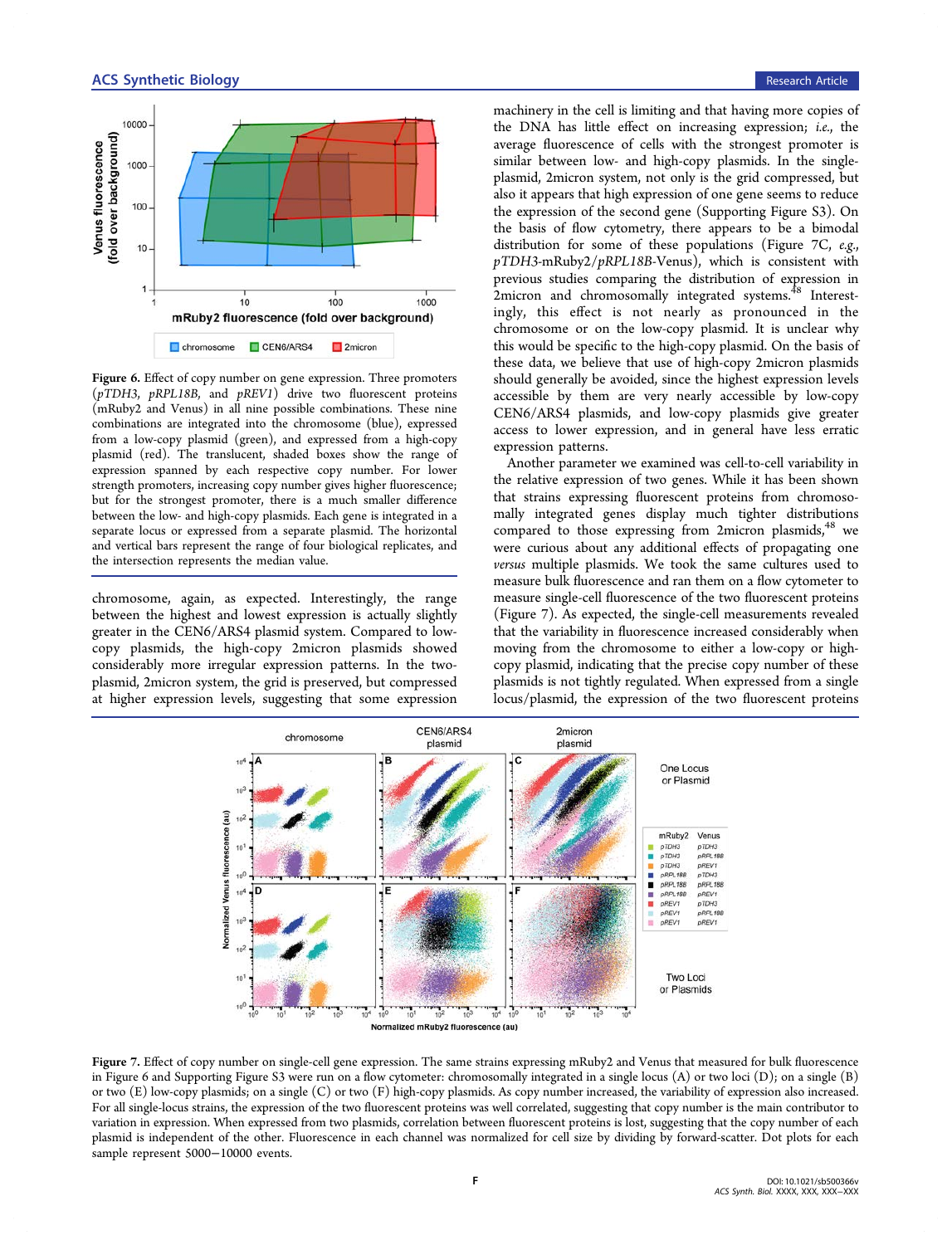was well correlated, as evidenced by the distribution of each strain along the diagonal. This result suggests that DNA copy number is the primary source of added variation in plasmidbased expression systems, a model which is further supported by the data from two loci/plasmids. Strains expressing mRuby2 and Venus from two separate loci in the chromosome showed distributions that are nearly identical to the single locus, chromosomal strains. In contrast, the low-copy and high-copy plasmids lose their tight correlation between the two fluorescent proteins when the two genes are expressed from separate plasmids. Thus, not only is the copy number of a plasmid highly variable, the relative copy numbers of two plasmids in the same cell are not well correlated. Therefore, we would recommend that genes be integrated into the chromosome whenever possible. If, however, higher expression than can be attained from the chromosome is required, use of a low-copy plasmid is preferred, and all genes should be expressed from the same plasmid rather than split onto multiple plasmids. Accordingly, the assembly standard we provide here accommodates the facile assembly of up to six genes on a single plasmid or in a single chromosomal locus, with more possible if additional Assembly Connectors are designed.

High-Efficiency Integrations into the Chromosome. Yeast is well suited to chromosomal modification due to its efficient homologous recombination machinery. This allows for site-specific integration of DNA into the chromosome by simply transforming linear DNA flanked by sequences homologous to the target locus. However, compared to plasmid transformation, integrations usually result in almost an order of magnitude reduction in colony counts, which is one reason why the use of plasmids is often preferred. Given the desire for chromosomal integrations described earlier, it is evident that a higher efficiency method for integrating into the chromosome is necessary, particularly when working with large libraries. Fortunately, it was previously shown that transformation efficiency could be dramatically improved by using a homing endonuclease to generate a double-strand break in the chromosome and stimulate recombination.<sup>[49](#page-11-0)</sup> More recently, the clustered regularly interspaced short palindromic repeats (CRISPR) and CRISPR-associated (Cas) system has been used for similar purposes.[50](#page-11-0)−[52](#page-11-0) We tested both systems to directly compare their effects on chromosomal library construction.

First, we prepared an experimental strain by integrating a "landing pad" using conventional homologous recombination of linear DNA ([Supporting Figure S4A\)](#page-9-0). This landing pad contained an I-SceI recognition site; the I-SceI recognition site conveniently contains an NGG protospacer adjacent motif (PAM) close to the I-SceI cutting site, and we added an extra 10 bp upstream of the site to create a 20 bp targeting sequence for a single guide RNA (sgRNA); we also included a partial URA3 coding sequence and terminator that by itself is nonfunctional.

Next, we designed the repair DNA we were integrating to contain a Venus-expressing cassette and a HIS3-expressing cassette, flanked by homology to the sequence upstream of the landing pad and to the partial URA3 marker. Thus, when the DNA integrated successfully, the cells would be prototrophic for histidine and uracil, and they would be fluorescent. If the DNA integrated off-target, the cells would be prototrophic for histidine and fluorescent, but they would remain auxotrophic for uracil, allowing us to measure the rate of off-target integration by selecting on 5-fluoroorotic acid (5-FOA).

Finally, we compared the efficiency of integration when the repair DNA was transformed unassisted, with a transient "cutter" plasmid (we did not select for it) expressing Cas9 and an sgRNA, or with a transient cutter plasmid expressing I-SceI. As a control for cell competency, we transformed a circular version of the repair DNA that also contained an origin of replication (Figure 8 and [Supporting Figure S4B\)](#page-9-0). Compared



Figure 8. High-efficiency integration into the chromosome. Integration of linear DNA into the chromosome by homologous recombination yields 6-fold fewer colonies (compare shaded bars). Adding in a Cas9 or I-SceI improves transformation efficiency by 2 fold and 5-fold, respectively (compare white bars to unassisted integration). Linearizing the Cas9 or I-SceI expression plasmid prior to transformation further improves transformation efficiency to match plasmid transformation efficiency or exceed it by 1.8-fold, respectively (compare striped bars to plasmid transformation). Colony counts are normalized to the number of colonies from the plasmid transformation for each replicate. The height of the bars represents the mean value of three biological replicates, and the error bars show the standard error of the mean.

to the plasmid transformation, unassisted integration gave approximately 6-fold fewer colonies. When a CRISPR/Cas9 cutter plasmid was cotransformed, there was a 2-fold increase in colony count over unassisted integration; when an I-SceI cutter plasmid was cotransformed, there was an additional 2.5-fold increase (5-fold compared to unassisted). We were able to further improve the efficiency for both the Cas9 and I-SceI systems by linearizing (with a restriction digest) the cutter plasmid prior to transformation. Doing so brought the efficiency of Cas9-assisted integration to match that of plasmid transformation. Incredibly, the linearized I-SceI-expressing DNA actually increased integration efficiency to 1.8-fold over the rate of plasmid transformation. We measured the rate of offtarget integration for this most efficient method (linearized I-SceI) and found that only 0.02% of transformants were 5-FOA resistant, and therefore had integrated the repair DNA improperly. By measuring Venus fluorescence, we found that 0.14% of transformants contained multiple integrations. It is unclear why linearizing the cutter plasmid increases the transformation efficiency, but one possibility is that linear DNA enters the cell and/or nucleus more efficiently than circular plasmids. Regardless, the ease with which sequences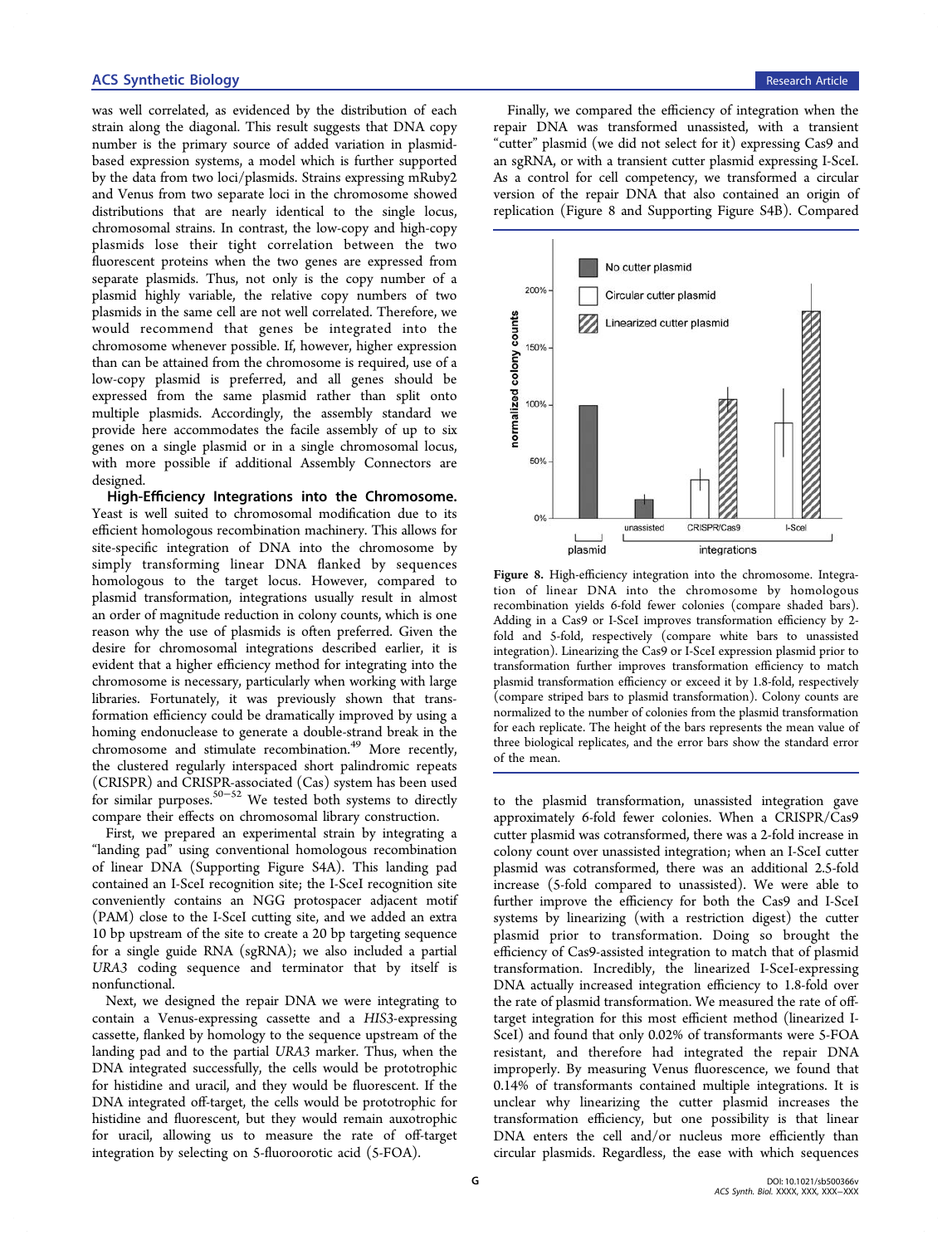#### **ACS Synthetic Biology Research Article Research Article Research Article Research Article Research Article**

can now be integrated into the chromosome should further encourage the use of integrations over plasmids, even with the high transformation efficiency requirements when working with large libraries.

Multiplex, Markerless Genome Editing Using CRISPR/ Cas9. Although the high-efficiency integration method described above is very powerful for integrating sequences into the chromosome, it requires a selectable marker be present in the integrated DNA. There are some cases where this requirement is undesirable, such as knocking out multiple genes in a single strain. In this case, a unique marker is needed for each locus; markers must be introduced and then removed for each sequential knockout; or complex mating and screening strategies have to be used to collect all the mutants in a single strain. To avoid these tedious procedures, we adapted the recently described CRISPRm method for making multiple genome edits simultaneously.<sup>[51](#page-11-0)</sup>

First, we designed two sgRNAs to target each of four genes-LEU2, HIS3, MET15, and TRP1-and repair DNAs (PCR products with 60 bp of homology flanking a 20 bp barcode, see [Supporting Figure S5A, Supporting Table S2, and](#page-9-0) [Supporting Table S3](#page-9-0)) that target those loci and introduce a premature stop codon. We assembled each sgRNA onto a CEN6/ARS4 plasmid containing a Cas9 expression cassette with a URA3 marker ([Supporting Figure S5B](#page-9-0)). We then transformed each plasmid with or without its cognate repair DNA and selected for transformants on synthetic media lacking uracil (Figure 9A and 9B, and [Supporting Figure S5C\)](#page-9-0). For seven out of eight guides, the transformations with repair DNA had over 100-fold more colonies than those without repair DNA. This large difference in colony yields suggests that when Cas9 successfully targets a locus in the genome, the doublestrand break it introduces is toxic to the cell; when a repair DNA is present, it removes the target and abolishes the toxicity caused by Cas9. Thus, selecting for the Cas9 plasmid indirectly selects for repairs to the genome at the targeted locus. It should be noted that both here and elsewhere,  $51,52$  it has been shown that the effectiveness of sgRNAs at targeting is variable, and so we recommend that multiple guides be tested until more robust design rules have been determined.

Next, to test multiplexed knockouts, we assembled guides in tandem on a single plasmid with Cas9, targeting one, two, three, or all four loci at once. The standardization and modularity of our assembly scheme made the construction of these multitargeting plasmids straightforward. We transformed these plasmids, again, with or without their cognate repair DNAs, and selected on synthetic media lacking uracil. We picked 40 colonies into different dropout media to determine the fraction of transformants that had the correct phenotype (auxotrophy). Consistent with results from Ryan et al.,<sup>[51](#page-11-0)</sup> as the number of simultaneous targets increased, the fraction of correct transformants decreased, but it was still possible to disrupt all four targets at once with ∼20% efficiency (Figure 9C). One possible cause of this decrease in efficiency could be recombination within the Cas9 plasmid that excises one or more guides, which could be minimized by using different promoters for each guide, but this has not been tested. Although the intention here is loss-of-function disruptions, only assaying for phenotype does not demonstrate the rate of correct repair DNA incorporation, as a nonhomologous end joining could also result in a disruption. To assay this, we screened six (three from each replicate) phenotypically correct colonies for each transformation by colony PCR. For the single, double, and



Figure 9. Multiplex, markerless knockouts. A plasmid expressing Cas9 and an sgRNA that targets the LEU2 locus was transformed with (A) or without (B) a repair DNA that introduces a stop codon and destroys the sgRNA target. Shown are transformations plated on synthetic media lacking uracil, which selects only for the Cas9/sgRNA plasmid. Thus, selecting for the Cas9/sgRNA plasmid indirectly selects for cells that repaired the locus. (C) Multiple loci were targeted simultaneously, and 40 colonies each from two independent experiments were screened for the appropriate phenotype (auxotrophy). The raw number of colonies with and without repair is also shown to demonstrate that both the number of transformants and the fraction of correct clones decrease with an increasing number of targets. Finally, three colonies with the correct phenotype were then screened by colony PCR to verify proper integration of the repair DNA.

triple knockouts, all six colonies were correct, and for the quadruple knockout, four out of six were correct.

In addition to disrupting genes, this same strategy could be used to integrate large constructs in a markerless fashion or to introduce single nucleotide polymorphisms (SNPs). In cases where SNPs do not completely disrupt sgRNA targeting, two rounds of editing can be performed. The first round sgRNA should target the endogenous sequence, and the repair DNA should destroy the target and/or PAM by introducing a temporary, orthogonal sequence. The second round sgRNA should target the newly introduced sequence, and the repair DNA should reintroduce the endogenous sequence with the desired SNP. Although the same could be accomplished using a counterselectable marker such as URA3, using CRISPRm allows for multiple modifications to be made at once.

Summary. We have described a methodology and an accompanying toolkit of essential parts for engineering yeast. This MoClo-derived assembly standard supports the rapid cloning of multigene expression devices. We characterized a set of promoters and terminators, which are by no means exhaustive or perfect, but nonetheless diverse, in order to support the construction of multigene plasmids with minimal risk of unwanted homologous recombination. As a distinct method of controlling protein concentration, degradation tags are also characterized. Additionally, we have illustrated an important difference between using plasmids and chromosomal integrations and encourage expression from the chromosome whenever possible. To facilitate this, our system is designed to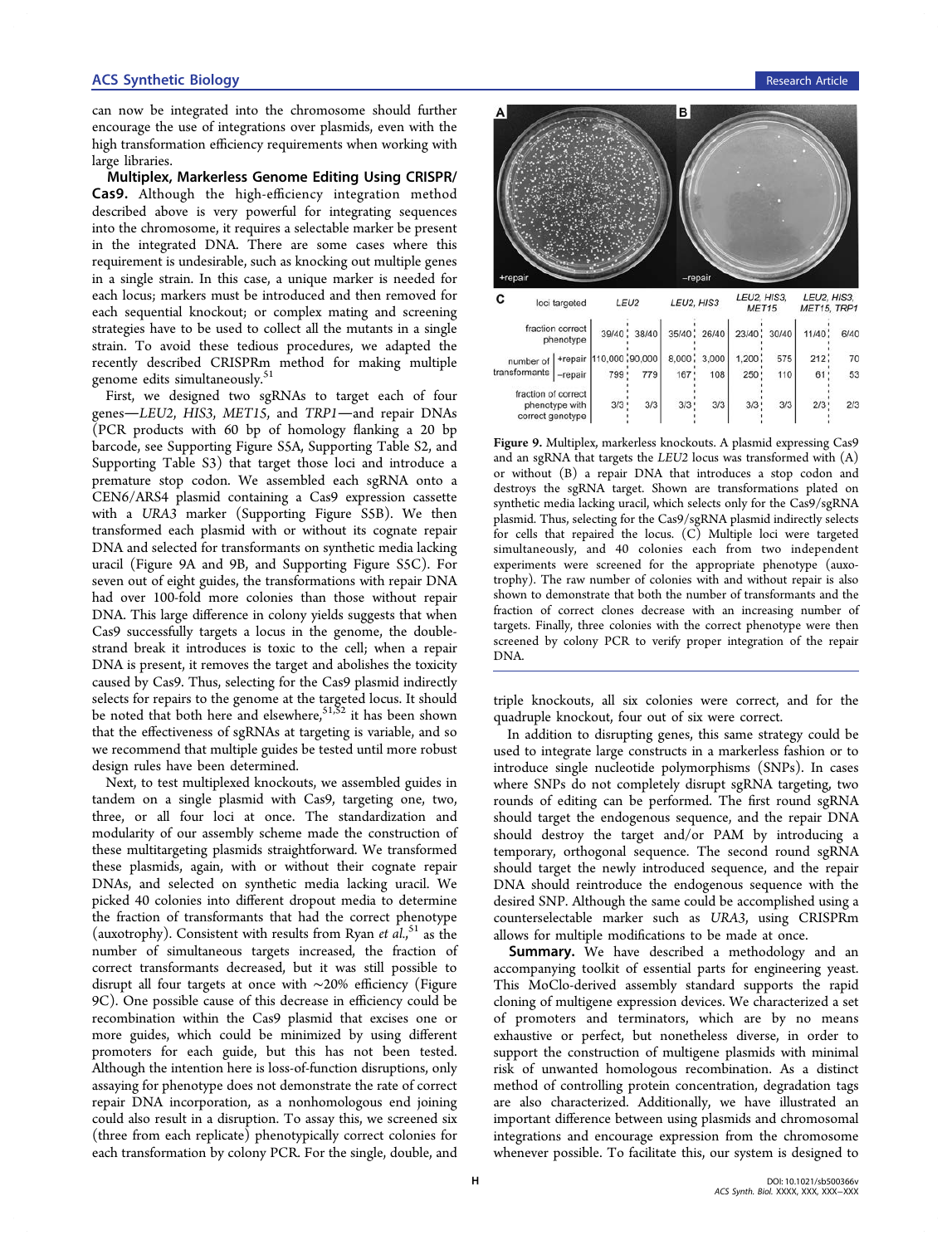make integrations as straightforward as plasmid transformations. We also present two options, using I-SceI or CRISPR/ Cas9, for generating double-stranded breaks in the chromosome that increase integration efficiencies to match or even exceed that of plasmid transformations. Finally, we adapted the CRISPRm method to our standardized assembly scheme to enable multiplexed knockouts of endogenous genes. In summary, we believe this work will be a useful resource for both novice and experienced yeast biologists and engineers, and lays the foundation for a community that shares novel parts, as well as leads to greater consistency and reproducibility.

#### ■ METHODS

Strains and Growth Media. The S. cerevisiae strain used for measuring most promoters, terminators, degradation tags, copy number, and chromosomal integrations was BY4741 (MATa his3Δ1 leu2Δ0 met15Δ0 ura3Δ0). The mating-typespecific promoters were also tested in BY4742 (MATα his3Δ1 leu2Δ0 lys2Δ0 ura3Δ0) and BY4743 (diploid cross of BY4741 and 4742). The galactose-induction experiments were conducted in a GAL2 knockout of BY4741. The multiplex CRISPR/Cas9 knockout experiments were conducted in an S288C MATa haploid with a complete URA3 coding sequence deletion.

Constitutive promoter and terminator characterization experiments were conducted in synthetic media with 2% (w/ v) Dextrose (Fisher Scientific), 0.67% (w/v) Yeast Nitrogen Base without amino acids (VWR International),  $0.2\%$  (w/v) Drop-out Mix Complete w/o Yeast Nitrogen Base (US Biological), 0.85% (w/v) MOPS Free Acid (Sigma), 0.1 M Dipotassium phosphate (Sigma), 100  $\mu$ g/L Zeocin (Life Technologies), buffered to pH 7.

Galactose inductions were performed in synthetic media with 2% (w/v) Raffinose (Fisher Scientific), 0.67% (w/v) Yeast Nitrogen Base without amino acids (VWR International), 0.2% (w/v) Drop-out Mix Synthetic Minus Uracil w/o Yeast Nitrogen Base (US Biological), plus 0−5% (w/v) Galactose (Fisher Scientific).

Copper inductions were performed in synthetic media with  $2\%$  (w/v) Dextrose (Fisher Scientific), 0.67% (w/v) Yeast Nitrogen Base without amino acids (VWR International), 0.2% (w/v) Drop-out Mix Complete w/o Yeast Nitrogen Base (US Biological), plus 0−50 μM Copper(II) Sulfate added.

All other experiments were conducted in synthetic media with 2% (w/v) Dextrose (Fisher Scientific), 0.67% (w/v) Yeast Nitrogen Base without amino acids (VWR International), 0.2% (w/v) Drop-out Mix Synthetic Minus appropriate amino acids w/o Yeast Nitrogen Base (US Biological).

YPD was used for preparing cells for transformation and recovery after heat shock: 1% (w/v) Bacto Yeast Extract, 2% (w/v) Bacto Peptone, 2% (w/v) Dextrose.

TG1 chemically competent E. coli was used for all cloning experiments. Transformed cells were selected on Lysogeny Broth (LB) with the appropriate antibiotics (ampicillin, chloramphenicol, or kanamycin).

Yeast Transformations. Yeast colonies were grown to saturation overnight in YPD, then diluted 1:100 in 50 mL of fresh media and grown for 4−6 h to OD600−0.8. Cells were pelleted and washed once with water and twice with 100 mM Lithium Acetate (Sigma). Cells were then mixed by vortexing with 2.4 mL of 50% PEG-3350 (Fisher Scientific), 360  $\mu$ L of 1 M Lithium Acetate, 250  $\mu$ L of salmon sperm DNA (Sigma), and 500  $\mu$ L of water. DNA was added to 100−350  $\mu$ L of

transformation mixture and incubated at 42 °C for 25 min. When selecting for prototrophy, the transformation mixture was pelleted, resuspended in water, and plated directly onto solid agar plates. When selecting for drug resistance, the transformation mixture was pelleted, resuspended in YPD, incubated at 30 °C for 2 h with shaking, pelleted and washed with water, then plated onto solid agar plates.

Plasmids designed for chromosomal integration (i.e., containing 5′ and 3′ genome homology regions without a yeast origin of replication) were digested with NotI for 10 min prior to transformation to stimulate homologous recombination. The entire digestion reaction (without DNA cleanup) was included in the transformation in place of plasmid DNA.

Golden Gate Assembly Protocol. A Golden Gate reaction mixture was prepared as follows:  $0.5 \mu L$  of each DNA insert or plasmid, 1  $\mu$ L T4 DNA Ligase buffer (NEB), 0.5  $\mu$ L T7 DNA Ligase (NEB), 0.5  $\mu$ L restriction enzyme, and water to bring the final volume to 10  $\mu$ L. The restriction enzymes used were either BsaI or BsmBI (both 10 000 U/mL from NEB). The amount of DNA inserts can optionally be normalized to equimolar concentrations (∼20 fmol each) to improve assembly efficiencies.

Reaction mixtures were incubated in a thermocycler according to the following program: 25 cycles of digestion and ligation (42 °C for 2 min, 16 °C for 5 min) followed by a final digestion step (60 °C for 10 min), and a heat inactivation step (80 $\degree$ C for 10 min). In some cases, where noted in the text, the final digestion and heat inactivation steps were omitted.

Cloning of Parts. See [Supporting Information](#page-9-0) for details on construction of new parts.

Promoter, Terminator, and Degradation Tag Characterization. Promoter, terminator, and degradation tag testing constructs were integrated into the URA3 locus of the yeast chromosome. Constitutive promoter, terminator, and degradation tag testing constructs were selected using a Zeocin resistance cassette; mating-type and inducible promoter testing constructs were selected for uracil prototrophy.

Colonies were picked and grown in 500  $\mu$ L of media in 96deep-well blocks at 30 °C in an ATR shaker, shaking at 750 rpm until saturated. Cultures were diluted 1:100 in fresh media, grown for 12−16 h, then diluted 1:3 in fresh media, and fluorescence was measured on a TECAN Safire2. For the galactose inductions, the media was switched during the dilution step from 2% dextrose to 2% raffinose with different concentrations of galactose. For the copper inductions, saturated cultures were diluted 1:100 in fresh media with different concentrations of copper(II) sulfate and grown for 18 h.

Excitation and emission wavelengths used to measure fluorescent proteins were mTurquoise2 at 435 nm/478 nm, Venus at 516 nm/530 nm, and mRuby2 at 559 nm/600 nm. Raw fluorescence values were first normalized to the OD600 of the cultures, and then normalized to the background fluorescence of cells not expressing any fluorescent protein. The median log value of biological replicates was calculated and plotted with the range.

Copy Number Characterization. mRuby2 expression cassettes were assembled onto URA3 plasmids or integrated into the URA3 locus; Venus expression cassettes were assembled onto LEU2 plasmids or integrated into the LEU2 locus. For constructs where the two fluorescent proteins were expressed in tandem from the same locus/plasmid, they were assembled onto URA3 plasmids or integrated into the URA3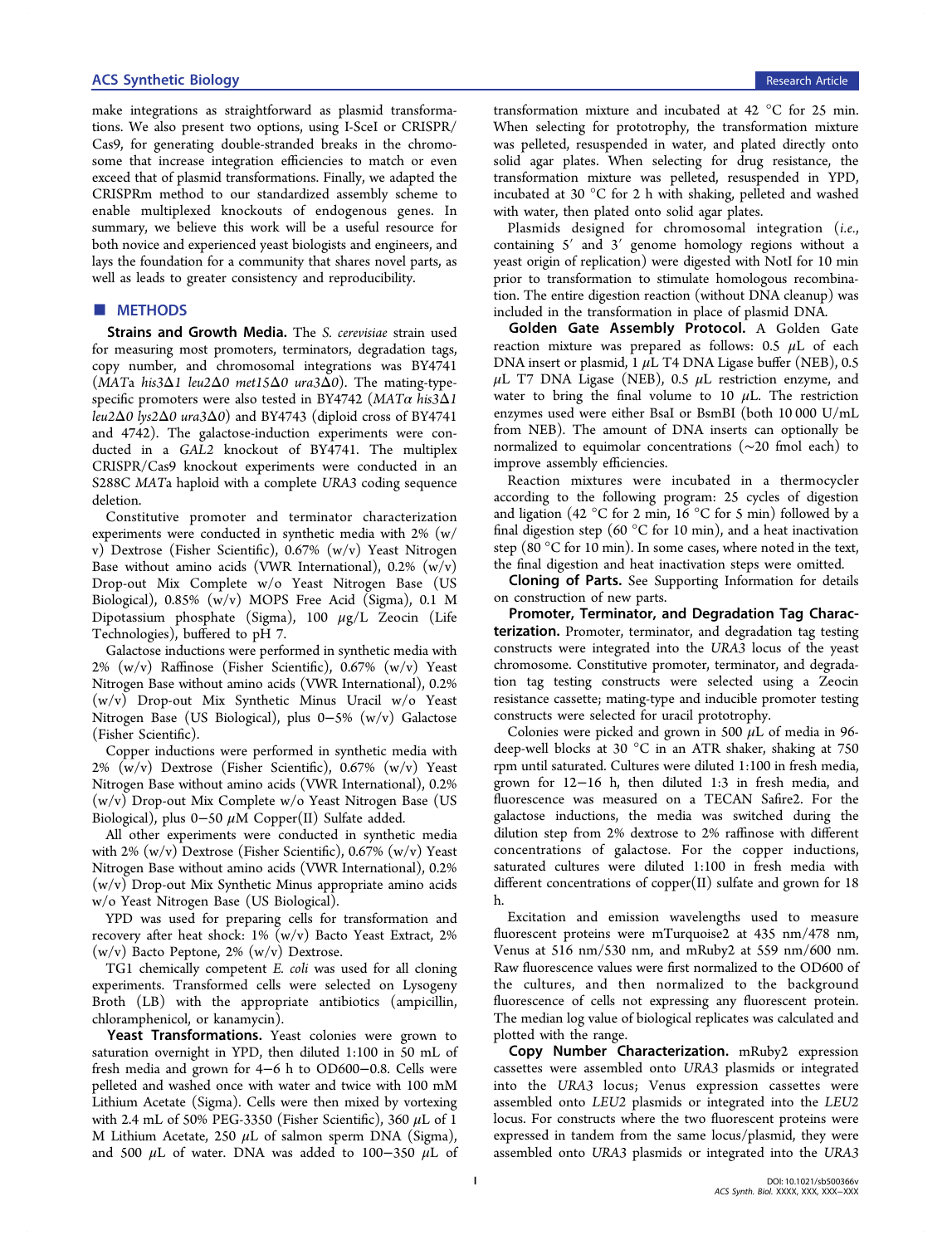<span id="page-9-0"></span>locus; the strain used for these constructs was prototrophic for leucine.

Four colonies of each strain were picked into 400 μL of synthetic media lacking uracil and leucine, and grown in 96 deep-well blocks at 30 °C in an ATR shaker, shaking at 750 rpm until saturated. The saturated cultures were measured for bulk fluorescence in a TECAN Safire2. The cultures were then diluted 1:100 into fresh media, grown for 4 h, and measured on a Fortessa X-20 flow cytometer.

Excitation and emission wavelengths used to measure bulk fluorescence on the TECAN were Venus at 516 nm/530 nm and mRuby2 at 560 nm/590 nm. Fluorescence values were normalized and reported in the same manner as the promoter characterization experiments.

The lasers and filters used on the flow cytometer were a 488 nm laser and a FITC filter (505LP 530/30) for Venus; a 561 nm laser and PE-Texas Red filter (595LP 610/20) for mRuby2. Voltages for each channel were kept constant for all samples at all copy numbers. Fluorescence was normalized for cell size by dividing by forward-scatter. Cytometry data were analyzed using FlowJo ([http://www.](http://www.flowjo.com)flowjo.com).

Note: the selectable auxotrophic markers for uracil and leucine used in these experiments were different from those included in the toolkit. At the time these experiments were conducted, we had designed markers that encoded for the native Ura3p and Leu2p proteins, but used alternate codons for almost every position. We also used the respective terminator sequence from Ashbya gossypii, although we used the native S. cerevisiae promoter. The reason for these changes was an attempt to construct selectable markers with orthogonal sequences that would minimize undesired recombination with the chromosome, particularly for strains that did not have clean deletions of those genes as BY4741 does. Unfortunately, some of the changes resulted in a reduced growth rate on selective media, and were abandoned in favor of the native sequences. The only other experiment to use the alternative markers was the high-efficiency integration experiment (which also used HIS3).

High-Efficiency Integrations. The experimental strain used for the integration efficiency experiments was prepared by integrating the landing pad into BY4741 as depicted in Supporting Figure S4A. The repair DNA was constructed in two ways, with and without a CEN6/ARS4 origin. The plasmid with an origin was transformed and used to normalize the colony counts of all other transformations. The plasmid without an origin was linearized using NotI prior to transformation. The cutting plasmids expressing either I-SceI or Cas9/sgRNA were constructed onto CEN6/ARS4 plasmids with a HIS3 selection marker, but were never selected for and were presumably present only transiently in cells. The cutting plasmids either were or were not also linearized with NotI prior to transformation. 100 fmol of each DNA (cutter and/or repair) was added to 350  $\mu$ L of transformation mix. After heat shock, 1/10th of the transformation was plated onto synthetic media lacking histidine. Pictures of the plates were taken and colonies were counted using Benchling [\(https://benchling.](https://benchling.com) [com\)](https://benchling.com).

Multiplexed Knockouts. 1  $\mu$ g of the Cas9/sgRNA plasmid (∼100 ng/μL) and 5 μg of linear repair DNA (∼500 ng/μL) were added to 300  $\mu$ L of transformation mix. For the no repair controls,  $10 \mu L$  of water was added in place of the DNA. After heat shock, cells were washed with 300  $\mu$ L of water, pelleted,

and resuspended in 100  $\mu$ L of water and plated entirely onto synthetic media lacking uracil.

To screen for the knockout phenotype(s), 40 colonies were picked into 500  $\mu$ L of synthetic media lacking uracil in 96-deepwell blocks and grown at 30 °C in an ATR shaker, shaking at 750 rpm Saturated cultures were washed twice in 500 μL of water, then diluted 1:100 into four different media, each lacking the appropriate amino acid (leucine, histidine, methionine (and cysteine), or tryptophan). These cultures were then incubated again at 30  $\degree$ C at 750 rpm, and we counted the number of clones that showed growth in the correct set of media.

Protospacer sequences for sgRNAs were designed using Benchling (see Supporting Table S2 for a list). See Supporting Figure S5A for details on the design of repair DNA.

#### ■ ASSOCIATED CONTENT

#### **6** Supporting Information

All 96 plasmids described in this toolkit are available from Addgene ([http://www.addgene.org\)](http://www.addgene.org). Supporting tables that list plasmids included in the toolkit, CRISPR/Cas9 protospacer, repair DNA sequences, and colony PCR primer sequences for verifying chromosomal integrations; supporting figures that provide additional data from experiments described in the text; supporting text and figures that describe and illustrate the assembly standard and methodology in greater detail; sequence files in GenBank format for the 96 plasmids included in the toolkit. This material is available free of charge via the Internet at [http://pubs.acs.org.](http://pubs.acs.org)

#### ■ AUTHOR INFORMATION

#### Corresponding Author

\*Tel: 510-643-4616. Fax: 510-642-9725. E-mail: [jdueber@](mailto:jdueber@berkeley.edu) [berkeley.edu.](mailto:jdueber@berkeley.edu)

#### Author Contributions

 $\perp$ M.E.L., W.C.D., and B.C. contributed equally to this work. M.E.L., W.C.D., and J.E.D. conceived the project. M.E.L., W.C.D., and B.C. performed all experiments and data analyses. M.E.L., W.C.D., B.C., and J.E.D. wrote the manuscript.

#### Notes

The authors declare no competing financial interest.

#### **■ ACKNOWLEDGMENTS**

The authors thank H. Nolla for assistance with flow cytometry measurements, the Arkin laboratory for generously sharing their fluorescence plate readers, the Cate and Lim laboratories for sharing CRISPR/Cas9 parts, and the Anderson laboratory for sharing fluorescent protein parts. They also thank T. Hsiau, R. Ritterson, as well as members of the Dueber laboratory for feedback and discussion during the preparation of this manuscript. This work was supported by Department of Defense through the National Defense Science & Engineering Graduate Fellowship Program (M.E.L.); National Science Foundation (NSF) Graduate Research Fellowship Program (W.C.D.); Department of Energy [DE-SC0008084] (W.C.D. and J.E.D.); NSF Synthetic Biology Engineering Research Center Grant [MCB-1330914] (B.C. and J.E.D.).

#### ■ REFERENCES

(1) Duportet, X., Wroblewska, L., Guye, P., Li, Y., Eyquem, J., Rieders, J., Rimchala, T., Batt, G., and Weiss, R. (2014) A platform for rapid prototyping of synthetic gene networks in mammalian cells. Nucleic Acids Res. 42, 13440−13451.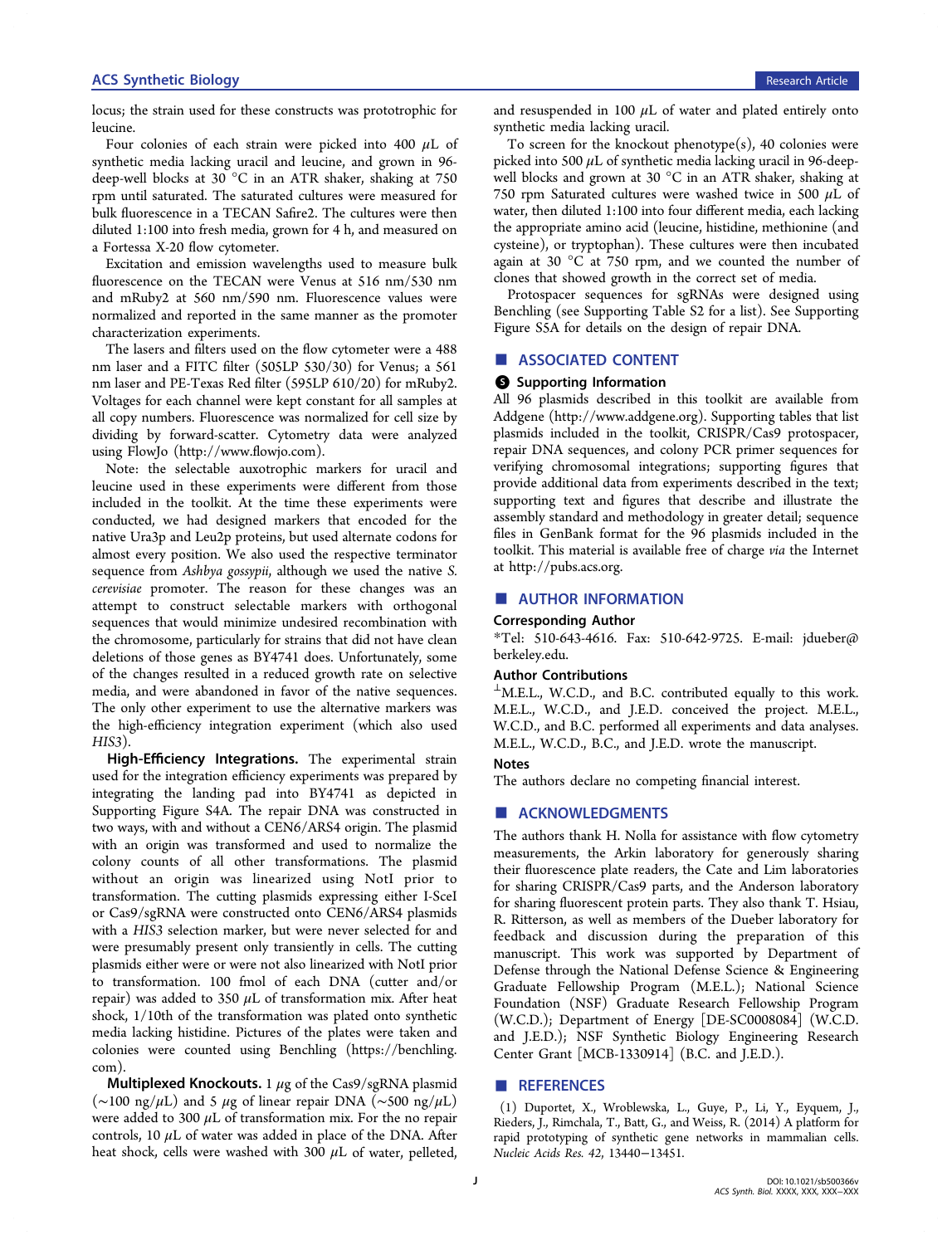<span id="page-10-0"></span>(2) Engler, C., Youles, M., Gruetzner, R., Ehnert, T.-M., Werner, S., Jones, J. D. G., Patron, N. J., and Marillonnet, S. (2014) A golden gate modular cloning toolbox for plants. ACS Synth. Biol. 3, 839−843.

(3) Torella, J. P., Boehm, C. R., Lienert, F., Chen, J.-H., Way, J. C., and Silver, P. A. (2014) Rapid construction of insulated genetic circuits via synthetic sequence-guided isothermal assembly. Nucleic Acids Res. 42, 681−689.

(4) Sun, Z. Z., Yeung, E., Hayes, C. A., Noireaux, V., and Murray, R. M. (2014) Linear DNA for rapid prototyping of synthetic biological circuits in an Escherichia coli based TX-TL cell-free system. ACS Synth. Biol. 3, 387−397.

(5) Smanski, M. J., Bhatia, S., Zhao, D., Park, Y., B A Woodruff, L., Giannoukos, G., Ciulla, D., Busby, M., Calderon, J., Nicol, R., Gordon, D. B., Densmore, D., and Voigt, C. A. (2014) Functional optimization of gene clusters by combinatorial design and assembly. Nat. Biotechnol. 32, 1241−1249.

(6) Bonnet, J., Subsoontorn, P., and Endy, D. (2012) Rewritable digital data storage in live cells via engineered control of recombination directionality. Proc. Natl. Acad. Sci. U. S. A. 109, 8884−8889.

(7) Wen, M., Bond-Watts, B. B., and Chang, M. C. Y. (2013) Production of advanced biofuels in engineered E. coli. Curr. Opin Chem. Biol. 17, 472−479.

(8) Tsai, C.-S., Kwak, S., Turner, T. L., and Jin, Y.-S. (2014) Yeast synthetic biology toolbox and applications for biofuel production. FEMS Yeast Res., DOI: 10.1111/1567-1364.12206.

(9) Temme, K., Zhao, D., and Voigt, C. A. (2012) Refactoring the nitrogen fixation gene cluster from Klebsiella oxytoca. Proc. Natl. Acad. Sci. U. S. A. 109, 7085−7090.

(10) Martin, V. J. J., Pitera, D. J., Withers, S. T., Newman, J. D., and Keasling, J. D. (2003) Engineering a mevalonate pathway in Escherichia coli for production of terpenoids. Nat. Biotechnol. 21, 796−802.

(11) Ro, D.-K., Paradise, E. M., Ouellet, M., Fisher, K. J., Newman, K. L., Ndungu, J. M., Ho, K. A., Eachus, R. A., Ham, T. S., Kirby, J., Chang, M. C. Y., Withers, S. T., Shiba, Y., Sarpong, R., and Keasling, J. D. (2006) Production of the antimalarial drug precursor artemisinic acid in engineered yeast. Nature 440, 940−943.

(12) Ajikumar, P. K., Xiao, W.-H., Tyo, K. E. J., Wang, Y., Simeon, F., Leonard, E., Mucha, O., Phon, T. H., Pfeifer, B., and Stephanopoulos, G. (2010) Isoprenoid pathway optimization for Taxol precursor overproduction in Escherichia coli. Science 330, 70−74.

(13) Boeke, J. D., LaCroute, F., and Fink, G. R. (1984) A positive selection for mutants lacking orotidine-5′-phosphate decarboxylase activity in yeast: 5-fluoro-orotic acid resistance. Mol. Gen. Genet. 197, 345−346.

(14) Tong, A. H., Evangelista, M., Parsons, A. B., Xu, H., Bader, G. D., Page,́ N., Robinson, M., Raghibizadeh, S., Hogue, C. W., Bussey, H., Andrews, B., Tyers, M., and Boone, C. (2001) Systematic genetic analysis with ordered arrays of yeast deletion mutants. Science 294, 2364−2368.

(15) Da Silva, N. A., and Srikrishnan, S. (2012) Introduction and expression of genes for metabolic engineering applications in Saccharomyces cerevisiae. FEMS Yeast Res. 12, 197−214.

(16) Giaever, G., Chu, A. M., Ni, L., Connelly, C., Riles, L., Véronneau, S., Dow, S., Lucau-Danila, A., Anderson, K., André, B., Arkin, A. P., Astromoff, A., El-Bakkoury, M., Bangham, R., Benito, R., Brachat, S., Campanaro, S., Curtiss, M., Davis, K., Deutschbauer, A., Entian, K.-D., Flaherty, P., Foury, F., Garfinkel, D. J., Gerstein, M., Gotte, D., Güldener, U., Hegemann, J. H., Hempel, S., Herman, Z., Jaramillo, D. F., Kelly, D. E., Kelly, S. L., Kötter, P., LaBonte, D., Lamb, D. C., Lan, N., Liang, H., Liao, H., Liu, L., Luo, C., Lussier, M., Mao, R., Menard, P., Ooi, S. L., Revuelta, J. L., Roberts, C. J., Rose, M., Ross-Macdonald, P., Scherens, B., Schimmack, G., Shafer, B., Shoemaker, D. D., Sookhai-Mahadeo, S., Storms, R. K., Strathern, J. N., Valle, G., Voet, M., Volckaert, G., Wang, C.-Y., Ward, T. R., Wilhelmy, J., Winzeler, E. A., Yang, Y., Yen, G., Youngman, E., Yu, K., Bussey, H., Boeke, J. D., Snyder, M., Philippsen, P., Davis, R. W., and Johnston, M.

(2002) Functional profiling of the Saccharomyces cerevisiae genome. Nature 418, 387−391.

(17) Tong, A. H. Y., Lesage, G., Bader, G. D., Ding, H., Xu, H., Xin, X., Young, J., Berriz, G. F., Brost, R. L., Chang, M., Chen, Y., Cheng, X., Chua, G., Friesen, H., Goldberg, D. S., Haynes, J., Humphries, C., He, G., Hussein, S., Ke, L., Krogan, N., Li, Z., Levinson, J. N., Lu, H., Menard, P., Munyana, C., Parsons, A. B., Ryan, O., Tonikian, R., Roberts, T., Sdicu, A.-M., Shapiro, J., Sheikh, B., Suter, B., Wong, S. L., Zhang, L. V., Zhu, H., Burd, C. G., Munro, S., Sander, C., Rine, J., Greenblatt, J., Peter, M., Bretscher, A., Bell, G., Roth, F. P., Brown, G. W., Andrews, B., Bussey, H., and Boone, C. (2004) Global mapping of the yeast genetic interaction network. Science 303, 808−813.

(18) Forster, J., Famili, I., Fu, P., Palsson, B. Ø., and Nielsen, J. (2003) Genome-scale reconstruction of the Saccharomyces cerevisiae metabolic network. Genome Res. 13, 244−253.

(19) Cherry, J. M., Adler, C., Ball, C., Chervitz, S. A., Dwight, S. S., Hester, E. T., Jia, Y., Juvik, G., Roe, T., Schroeder, M., Weng, S., and Botstein, D. (1998) SGD: Saccharomyces Genome Database. Nucleic Acids Res. 26, 73−79.

(20) Paddon, C. J., Westfall, P. J., Pitera, D. J., Benjamin, K., Fisher, K., McPhee, D., Leavell, M. D., Tai, A., Main, A., Eng, D., Polichuk, D. R., Teoh, K. H., Reed, D. W., Treynor, T., Lenihan, J., Fleck, M., Bajad, S., Dang, G., Dengrove, D., Diola, D., Dorin, G., Ellens, K. W., Fickes, S., Galazzo, J., Gaucher, S. P., Geistlinger, T., Henry, R., Hepp, M., Horning, T., Iqbal, T., Jiang, H., Kizer, L., Lieu, B., Melis, D., Moss, N., Regentin, R., Secrest, S., Tsuruta, H., Vazquez, R., Westblade, L. F., Xu, L., Yu, M., Zhang, Y., Zhao, L., Lievense, J., Covello, P. S., Keasling, J. D., Reiling, K. K., Renninger, N. S., and Newman, J. D. (2013) Highlevel semi-synthetic production of the potent antimalarial artemisinin. Nature 496, 528−532.

(21) Hong, K.-K., and Nielsen, J. (2012) Metabolic engineering of Saccharomyces cerevisiae: a key cell factory platform for future biorefineries. Cell. Mol. Life Sci. 69, 2671−2690.

 $(22)$  Buchholz, K., and Collins, J.  $(2013)$  The roots—a short history of industrial microbiology and biotechnology. Appl. Microbiol. Biotechnol. 97, 3747−3762.

(23) Canton, B., Labno, A., and Endy, D. (2008) Refinement and standardization of synthetic biological parts and devices. Nat. Biotechnol. 26, 787−793.

(24) Arkin, A. P., and Fletcher, D. A. (2006) Fast, cheap and somewhat in control. Genome Biol. 7, 114.

(25) Sprinzak, D., and Elowitz, M. B. (2005) Reconstruction of genetic circuits. Nature 438, 443−448.

(26) Purnick, P. E. M., and Weiss, R. (2009) The second wave of synthetic biology: from modules to systems. Nat. Rev. Mol. Cell Biol. 10, 410−422.

(27) Shetty, R. P., Endy, D., and Knight, T. F. (2008) Engineering BioBrick vectors from BioBrick parts. J. Biol. Eng. 2, 5.

(28) Casini, A., MacDonald, J. T., De Jonghe, J., Christodoulou, G., Freemont, P. S., Baldwin, G. S., and Ellis, T. (2014) One-pot DNA construction for synthetic biology: the Modular Overlap-Directed Assembly with Linkers (MODAL) strategy. Nucleic Acids Res. 42, e7− e7.

(29) Litcofsky, K. D., Afeyan, R. B., Krom, R. J., Khalil, A. S., and Collins, J. J. (2012) Iterative plug-and-play methodology for constructing and modifying synthetic gene networks. Nat. Methods 9, 1077−1080.

(30) Anderson, J. C., Dueber, J. E., Leguia, M., Wu, G. C., Goler, J. A., Arkin, A. P., and Keasling, J. D. (2010) BglBricks: A flexible standard for biological part assembly. J. Biol. Eng. 4, 1.

(31) Sarrion-Perdigones, A., Falconi, E. E., Zandalinas, S. I., Juárez, P., Fernández-del-Carmen, A., Granell, A., and Orzaez, D. (2011) GoldenBraid: an iterative cloning system for standardized assembly of reusable genetic modules. PLoS One 6, e21622.

(32) Weber, E., Engler, C., Gruetzner, R., Werner, S., and Marillonnet, S. (2011) A modular cloning system for standardized assembly of multigene constructs. PLoS One 6, e16765.

K